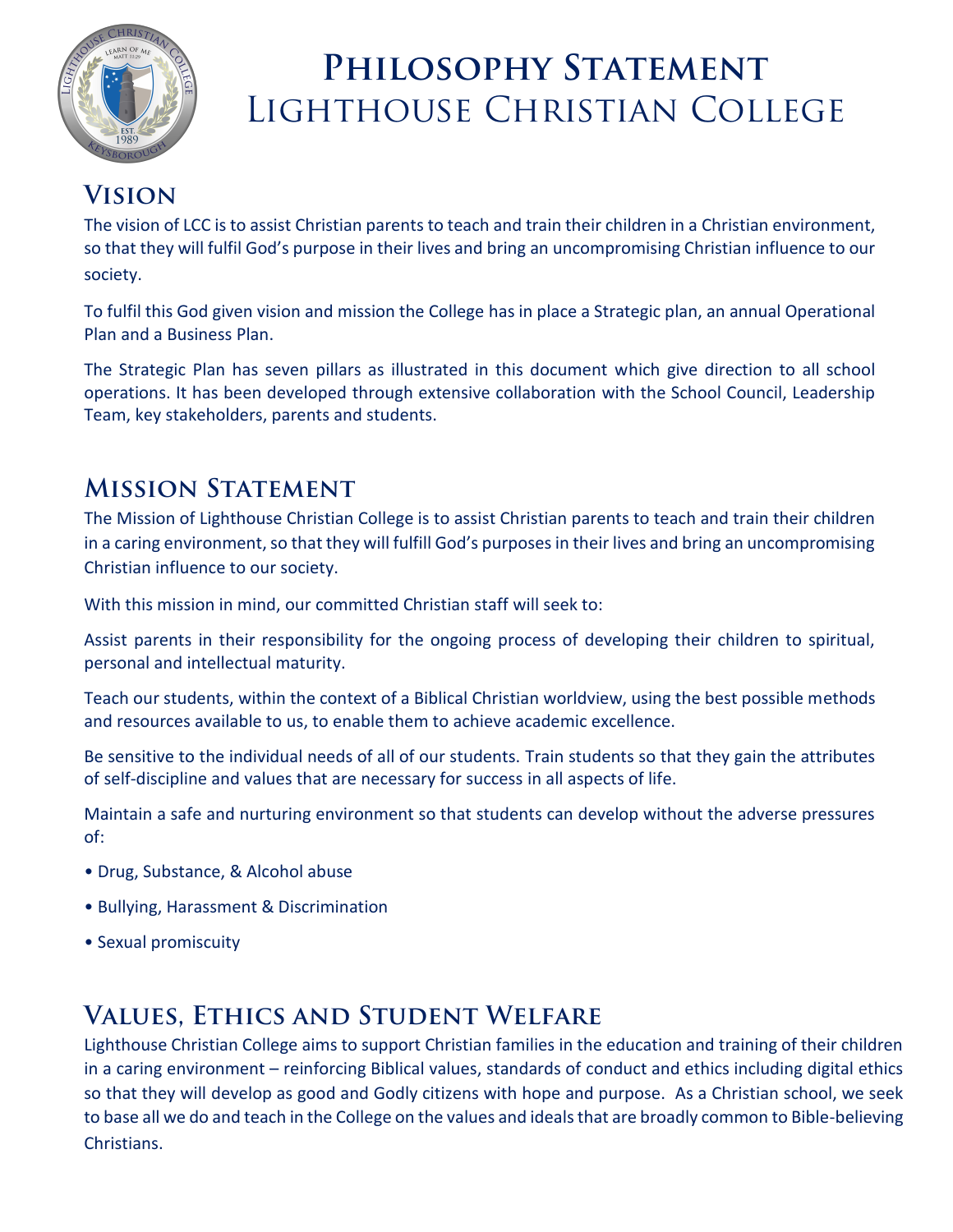The following are some of the values that we believe are important

#### **Student Welfare and Behavior Management**

The approach to behavior management at Lighthouse Christian College is based on God's Word and is designed to be consistent with what is expected in a Christian home.

Discipline is much more than correction or punishment; we regard behavior management in the College as a program focused on each student's character development through instruction, challenge, remediation, affirmation and restoration.

#### **Home School Arrangement**

We strongly believe in the close partnership of home, church and school. The parents/guardians, student, staff and College Council all seek God's order and blessing to surround the teaching learning process. Good and positive relationships are at the heart of what we are about as a school community.

### GOALS AND OBJECTIVES - 'RAISING CHILDREN WITH PURPOSE'

The College strategic plan is written in alignment with the Education Act 2013, the goals of school reform and the School Improvement Framework.

These goals include:

- Biblical Christian Worldview
- Quality Teaching
- Quality Learning
- Meeting students' needs
- Transparency and Accountability
- Empowered School Leadership

The major focus of the College in '*raising children with purpose'* is to aspire for holistic education inclusive of spiritual and academic excellence. It is therefore the mission of the College to partner with parents in providing a Christ-centred teaching and learning environment in which students can flourish.

#### **The Seven Pillars**

- 1. *Discipleship*  Spiritual
- 2. *Excellence* in Education Teaching and Learning
- 3. *Stewardship* Sustainability
- 4. *Transforming our world* Globalisation
- 5. *Innovation with Integrity* Business
- 6. *New Opportunities* Growth and Development
- 7. *You, me and everybody* Community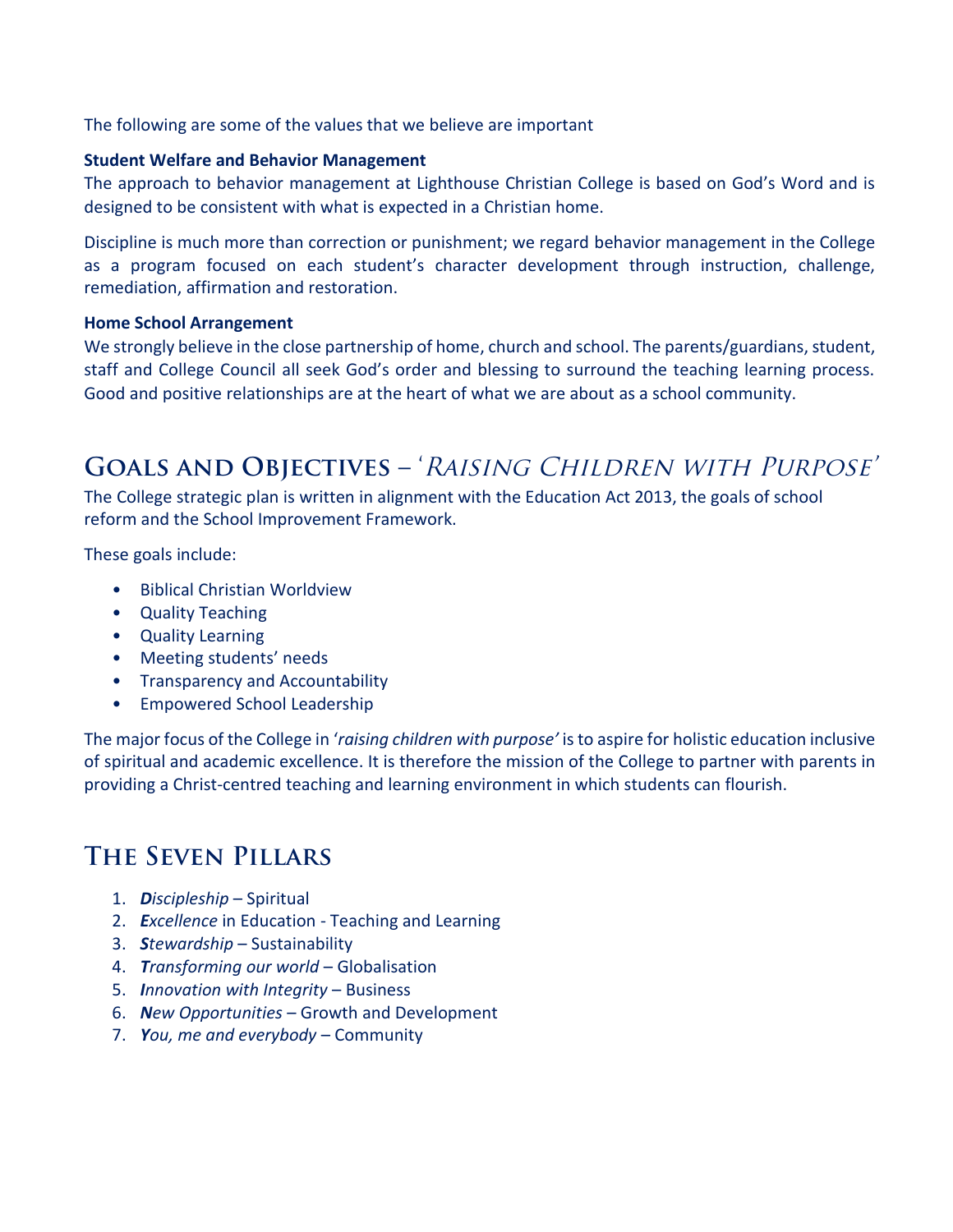#### **Enacting the College Philosophy**

Lighthouse Christian College enacts its philosophy through the implementation of its 7 Pillars (see above) in programs and teachings and in policies, procedures and practices of the College.

The following objectives for each of the College's 7 Pillars are centered at the heart of its operations and form the strategic intentions of the College.

The College Council and leadership will be sharing and promoting the College's philosophy in all College events.

| <b>The Seven Pillars</b>                |                                                                                                                                                                                                        |
|-----------------------------------------|--------------------------------------------------------------------------------------------------------------------------------------------------------------------------------------------------------|
| <b>Pillar</b>                           | Goal                                                                                                                                                                                                   |
| <b>SPIRITUAL</b>                        | To provide an environment in which students can grow in their encounter with God<br>and be transformed in their own personal relationship with Christ within the<br>context of a discipling framework. |
| <b>TEACHING AND</b><br><b>LEARNING</b>  | Provide an environment in which students and staff can grow in their skills in<br>academic, physical, social and spiritual aspects of their lives.                                                     |
| <b>SUSTAINABILITY</b>                   | Integrate sustainable practices into the core business culture and operations.                                                                                                                         |
| <b>GLOBALISATION</b>                    | To provide an environment in which students can grow to be Godly,<br>internationalised, global citizens.                                                                                               |
| <b>BUSINESS</b>                         | To develop viable business and financial plans that provide for both stability and<br>future opportunities.                                                                                            |
| <b>GROWTH AND</b><br><b>DEVELOPMENT</b> | Review the College marketing plan to include strategies for student growth,<br>optimisation of staff student ratios and development and use of campus facilities.                                      |
| <b>COMMUNITY</b>                        | To develop healthy relationships with parents, students, churches, pastors, staff<br>and the local community.                                                                                          |

#### **Compliance**

Lighthouse Christian College is committed to compliance with civil regulations. The College is accredited by the Victorian Registration and Qualifications Authority (VRQA) and the Victorian Department of Human Services.

All of our staff are appropriately qualified and teachers are registered with the Victorian Institute of Teachers. Our curriculum is compliant with the Victorian Curriculum and Assessment Authority and our graduating students are eligible for University entrance through the Victorian ATAR system. Our lessons reflect the national curriculum guidelines and standards.